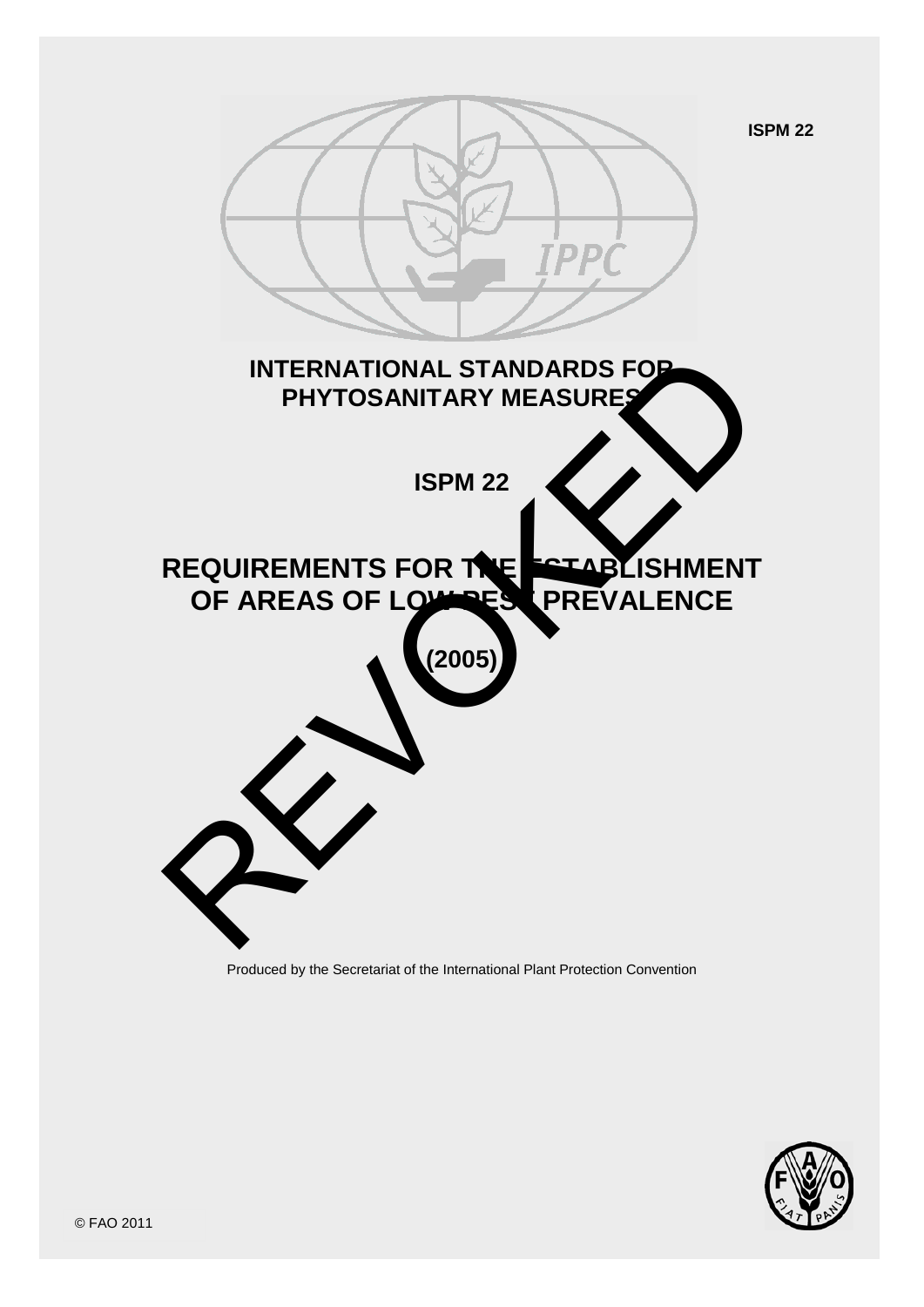**Publication his** 

*This is not an official part of the standard* 1997-09 TC-RPPOs added topic *Low pest prevalence* (1997-002) 1998-05 CEPM noted topic 1998-11 ICPM-1 added topic *Low pest prevalence* 2001-04 ICPM-3 noted high priority topic 2003-06 SC approved Specification 12 *Low pest prevalence* 2003-12 EWG developed draft text 2004-04 SC revised draft text and approved for MC 2004-06 Sent for MC 2004-11 revised draft text for adoption 2005-04 ICPM-7 adopted standard **ISPM 22**. 2005. *Requirements for the establishment of areas of low pest prevalence*. Rome, IPPC, FAO. REVOKS

2010-07 IPPC Secretariat applied ink amendments as noted by CPM-5 (2010) Publication history: Last modified August 2011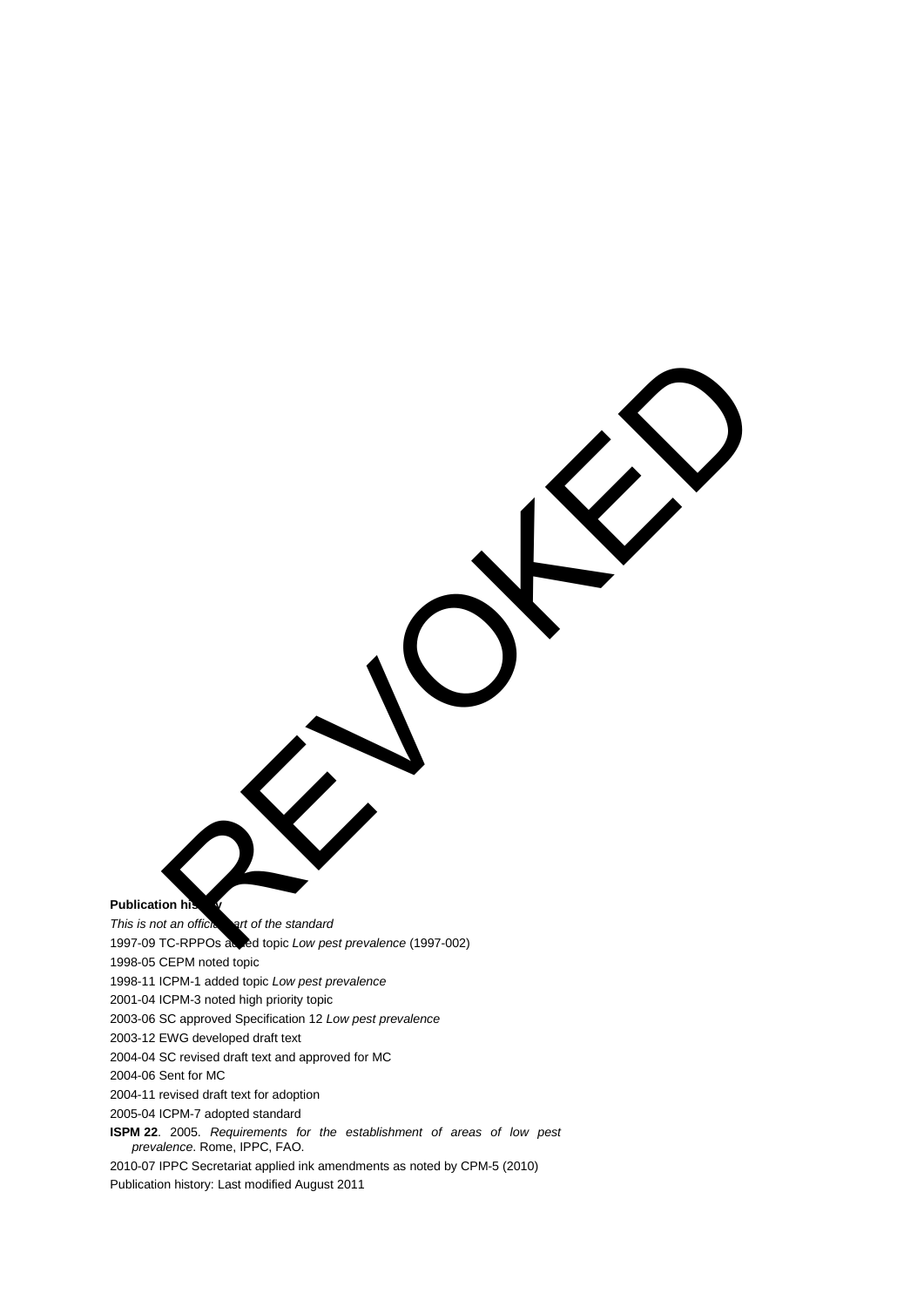# **CONTENTS**

|    |         |                                                                                                                                                                                                                               | 22-7 |
|----|---------|-------------------------------------------------------------------------------------------------------------------------------------------------------------------------------------------------------------------------------|------|
| 1. |         |                                                                                                                                                                                                                               |      |
|    | 1.1     |                                                                                                                                                                                                                               |      |
|    | 1.2     |                                                                                                                                                                                                                               |      |
|    | 1.3     |                                                                                                                                                                                                                               |      |
|    |         | $\blacksquare$                                                                                                                                                                                                                |      |
| 2. |         |                                                                                                                                                                                                                               |      |
|    | 2.1     | Determination of an area of low pest prevent or communication and 22-7                                                                                                                                                        |      |
|    | 2.2     |                                                                                                                                                                                                                               |      |
| 3. |         |                                                                                                                                                                                                                               |      |
|    | 3.1     |                                                                                                                                                                                                                               |      |
|    | 3.1.1   | Determination of specific d pescared specific de la contratte de la contratte de la contratte de la contratte de la contratte de la contratte de la contratte de la contratte de la contratte de la contratte de la contratte |      |
|    | 3.1.2   | Geographic description                                                                                                                                                                                                        |      |
|    | 3.1.3   |                                                                                                                                                                                                                               |      |
|    | 3.1.4   | Phytosani <sup>1</sup> y procedure and measurement contract to the 22-9                                                                                                                                                       |      |
|    | 3.1.4.1 |                                                                                                                                                                                                                               |      |
|    | 3.1.4.2 |                                                                                                                                                                                                                               |      |
|    | 3.1.4.3 |                                                                                                                                                                                                                               |      |
|    | 3.1.4   |                                                                                                                                                                                                                               |      |
|    | 3.1.    | Ve                                                                                                                                                                                                                            |      |
|    | 3.2     |                                                                                                                                                                                                                               |      |
|    | 3.3     |                                                                                                                                                                                                                               |      |
|    | 3.4     | Suspension and reinstatement of the status of an area of low pest prevalence  22-11                                                                                                                                           |      |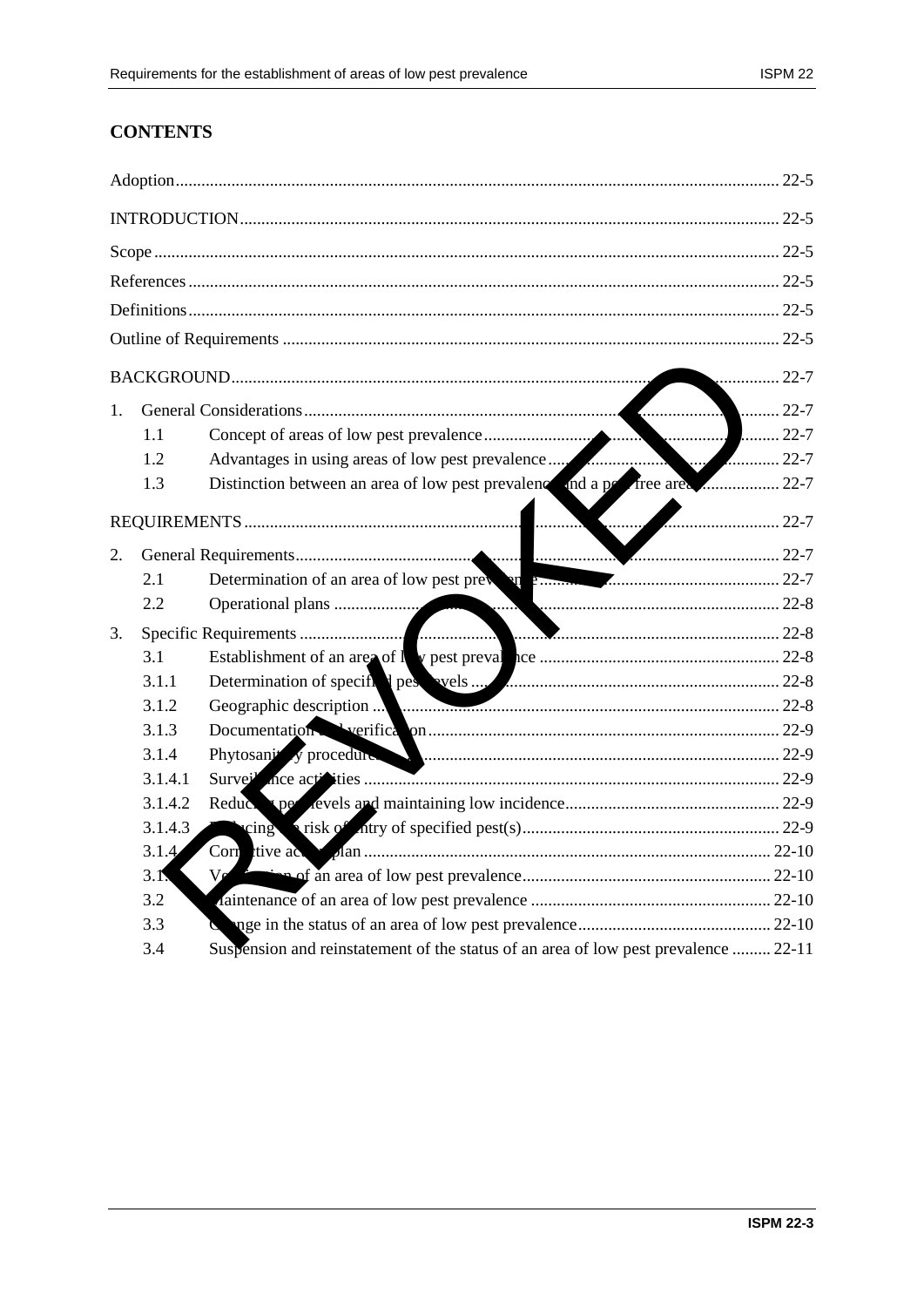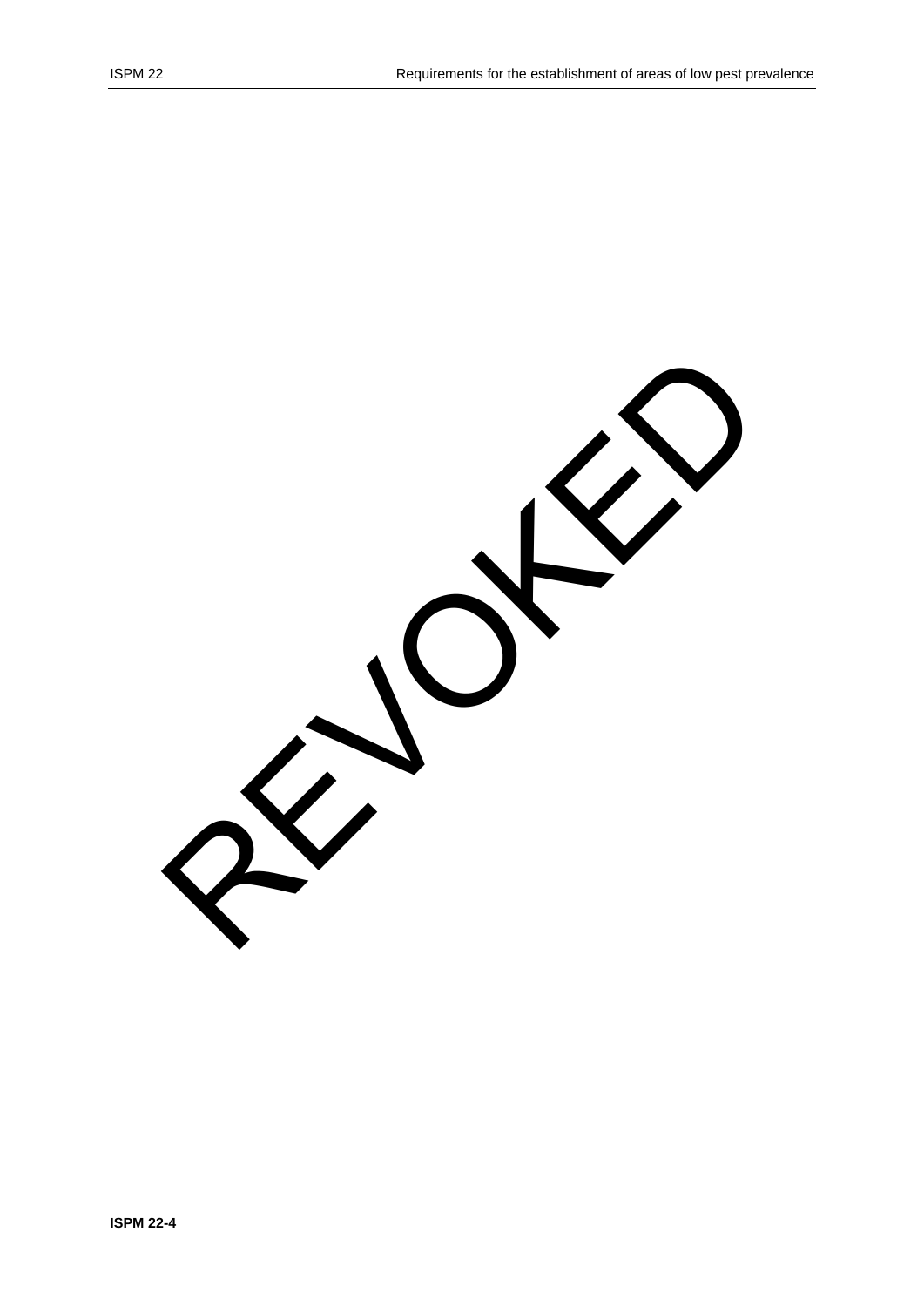### **Adoption**

This standard was adopted by the Seventh Session of the Interim Commission on Phytosanitary Measures in April 2005.

# **INTRODUCTION**

#### **Scope**

This standard describes the requirements and procedures for the establishment of areas of low pest prevalence (ALPP) for regulated pests in an area and, to facilitate export, for pests regulated by an importing country only. This includes the identification, verification, maintenance and use of those ALPPs. nce (ALPP) for regulated pests in an area and, to facilitate export, for pests regulate<br>mg country only. This includes the identification, verification, mainter<br>and 1997. International Plant Protection Convention. Rome, C,

#### **References**

**IPPC**. 1997. *International Plant Protection Convention*. Rome, *IPC*, F

**ISPM 4**. 1995. *Requirements for the establishment of pest free area* **F** me, IPPC, FAO.

**ISPM 5**. *Glossary of phytosanitary terms*. Rome, IPPC, FA

**ISPM 6.** 1997. *Guidelines for surveillance*. Rome, IP

**ISPM 8**. 1998. *Determination of pest status in an area*. Rome, IP

**ISPM 9**. 1998. *Guidelines for pest eradication programmes*. Rome, IPPC, FAO.

- **ISPM 10**. 1999. *Requirements for the establishment of pest free places of production and pest free production sites*. Rome, IPPC, FAO.
- **ISPM 11**. 2004. *Pest risk analysis for quarantine pests cluding analysis of environmental risks and living modified organisms*. Rome TPPC
- **ISPM 13**. 2001. *Guidelines for the notication of non-compliance and emergency action*. Rome, IPPC, FAO.
- **ISPM 14.** 2002. The *use of integrated measures in a systems approach for pest risk management.* Rome, IPPC
- **ISPM 16**. 2002. *Regulated on-quarantine pests: concept and application.* Rome, IPPC, FAO.

 $\mathbf{ISPM}$  17. 200 $\bullet$  *perforting*. R<sub>ome</sub>, IPPC, FAO.

- **ISPM 20** 2004. *Guidelines for a phytosanitary import regulatory system.* Rome, IPPC, FAO.
- **ISPM 21. 2004.** Penalysis for regulated non-quarantine pests. Rome, IPPC, FAO.
- **WTO**. 1994. *Agreement on the Application of Sanitary and Phytosanitary Measures*. Geneva, World Trade  $\overline{O}$  nization.

### **Definitions**

Definitions of phytosanitary terms used in the present standard can be found in ISPM 5 (*Glossary of phytosanitary terms*).

### **Outline of Requirements**

The establishment of an area of low pest prevalence is a pest management option used to maintain or reduce a pest population below a specified level in an area. An ALPP may be used to facilitate exports or to limit pest impact in the area.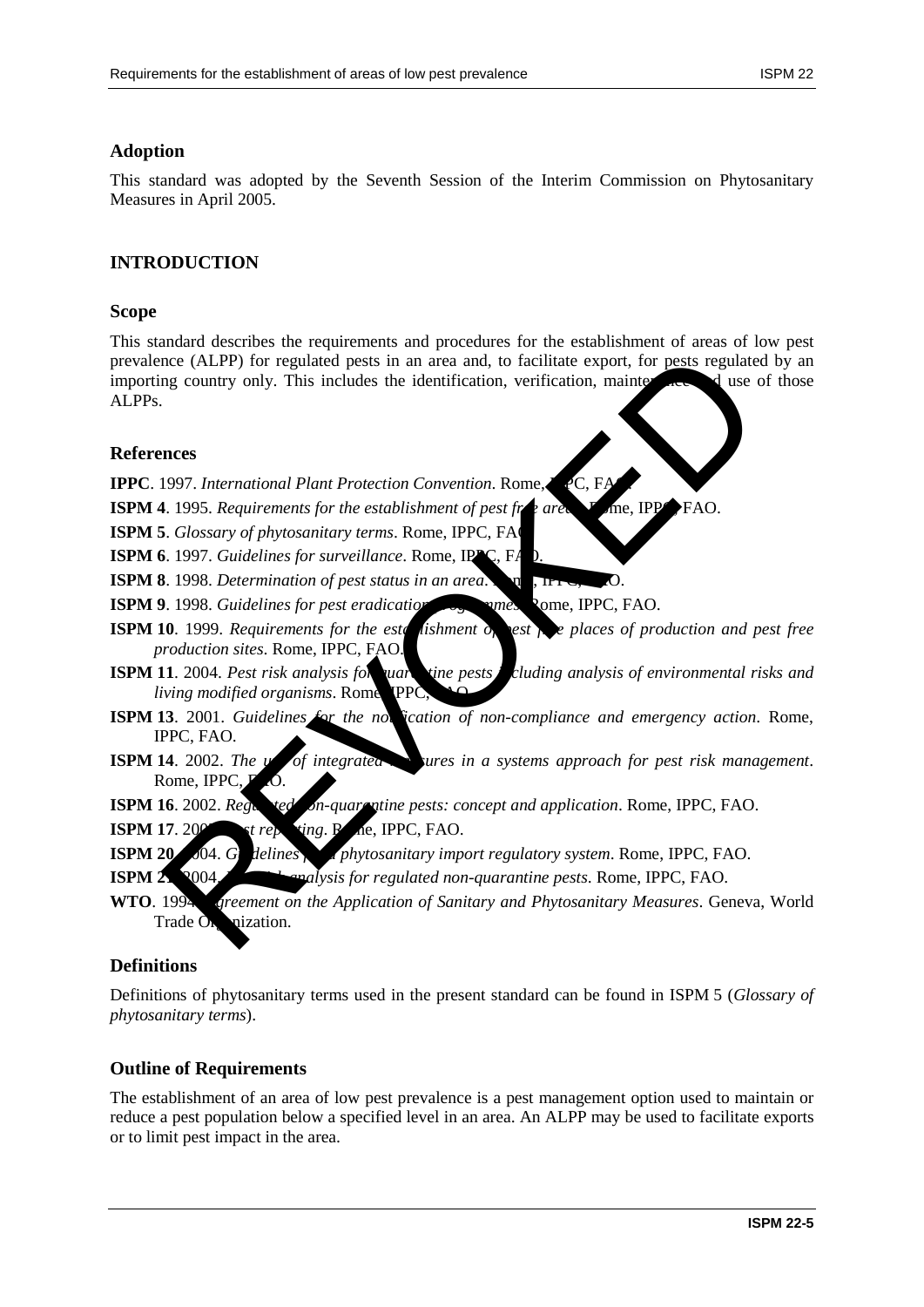A specified low pest level should be determined taking into consideration the overall operational and economic feasibility of establishing a programme to meet or maintain this level, and the objective for which an ALPP is to be established.

In determining an ALPP, a national plant protection organization (NPPO) should describe the area involved. ALPPs may be established and maintained for regulated pests or for pests regulated by an importing country only.

Surveillance of the relevant pest should be conducted according to appropriate protocols (ISPM 6:1997). Additional phytosanitary procedures may be required to establish and maintain an ALPP.

Once established, the ALPP should be maintained by the continuation of the measures used for its establishment and the necessary documentation and verification procedures. In most cases an official operational plan which specifies the required phytosanitary procedures is needed. If  $\mathbf{h}$  be is a change in the status of the ALPP, a corrective action plan should be initiated. Statistica, the ALPP, a corrective action plan should be initiated.<br>
Then that and the necessary documentation and verification procedures. In measures can<br>
pan plan which specifies the required phytosmitary procedures is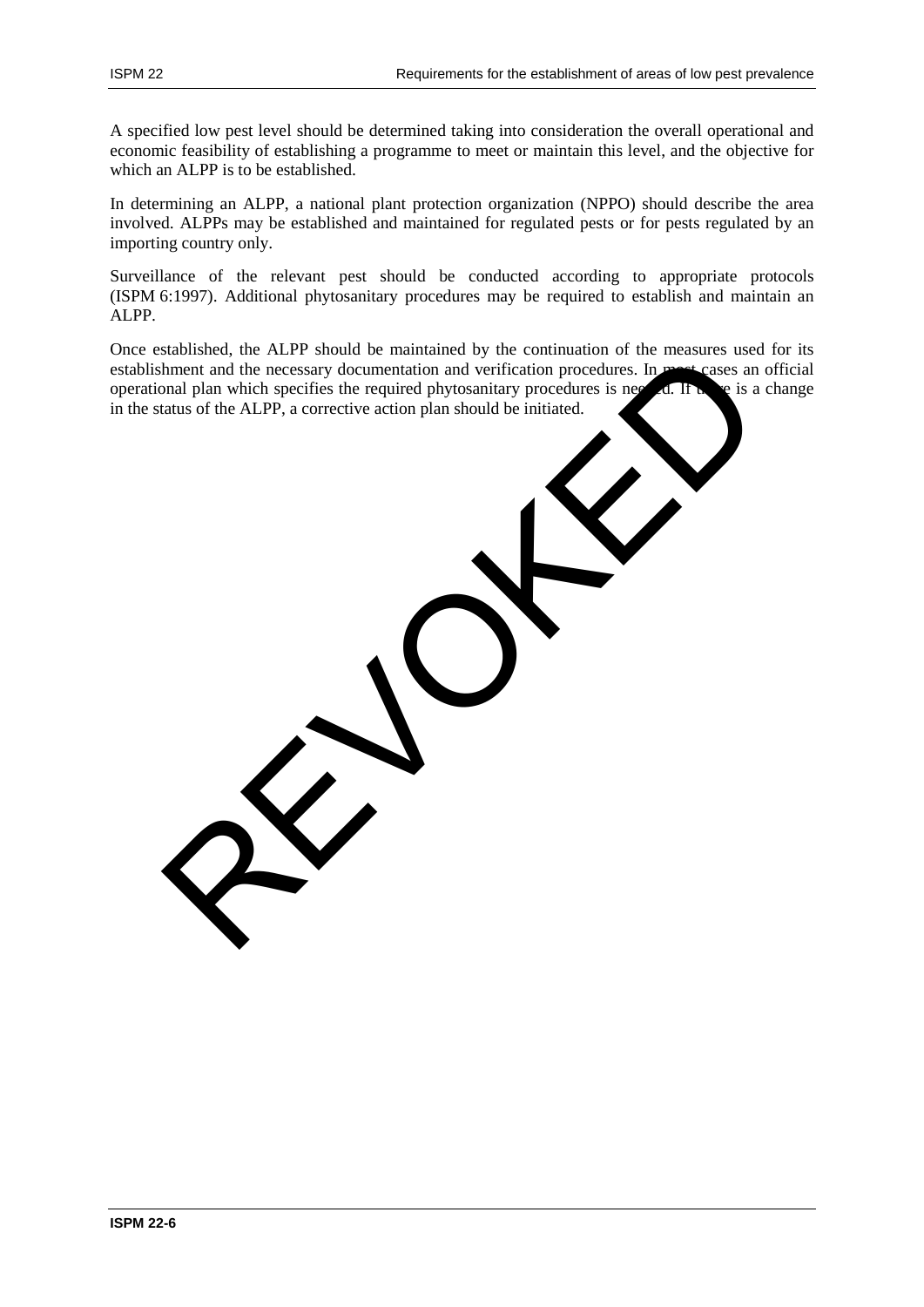# **BACKGROUND**

#### **1. General Considerations**

#### **1.1 Concept of areas of low pest prevalence**

The concept of areas of low pest prevalence is referred to in the IPPC and the Agreement on Sanitary and Phytosanitary Measures of the World Trade Organization (WTO-SPS Agreement).

The IPPC defines an ALPP as "an area, whether all of a country, part of a country, or all or parts of several countries, as identified by the competent authorities, in which a specific pest occurs at low levels and which is subject to effective surveillance, control or eradication measures" (Article II). Furthermore, Article IV.2(e) states that the responsibilities of the NPPO in divide the protection of endangered areas and the designation, maintenance and surveillance of  $\epsilon$  at free areas (PFAs) and ALPPs.

Article 6 of the WTO-SPS Agreement is entitled "Adaptation to regional conditions, including pest- or disease-free areas and areas of low pest or disease prevalence". It further a coorates on the responsibilities of member countries for ALPPs.

#### **1.2 Advantages in using areas of low pest prevaler**

Advantages in using ALPPs include:

- removal of the need for post-harvest treatment (s) when the specified pest level is not exceeded
- for some pests, biological control methods that relations we pest populations being present may reduce pesticide use
- facilitation of market access for roducts from area that were previously excluded
- less restrictive movement controls includes and ment of commodities may be permitted from:
	- an ALPP to or through a  $PF_A$  if the commodity is pest free
	- one ALPP to through another ALPP, if the commodity has equivalent pest risk.

### **1.3** Distinction tween a area of low pest prevalence and a pest free area

The main difference  $\mathbf{b}$  and  $\mathbf{A}$  P and a PFA is that the presence of the pest below a specified population  $\Gamma$  erection in an ALPP, whereas the pest is absent from a PFA. When the pest is present in an area, the choice of establishing an ALPP or attempting to establish a PFA as a pest management option will depend on the characteristics of the pest, its distribution in the area of concern and the factors that determine this distribution, the overall operational and economic feasibility of the programme, and the objective for the establishment of a specific ALPP or PFA. countries, as identified by the complete intuiting in ALPP, whereas the pest is absent from a period to the control of a specific to the control of each period and the designation, maintenance and surveillance of the NPPO

### **REQUIREMENTS**

### **2. General Requirements**

#### **2.1 Determination of an area of low pest prevalence**

The establishment of an ALPP is a pest management option used to maintain or reduce the pest population below a specified level in an area. It may be used to facilitate the movement of commodities out of areas where the pest is present, such as for domestic movement or for exports, and reduces or limits pest impact in the area. An ALPP can be established for pests across a broad range of environmental conditions and hosts, and should also take into account the biology of the pest and the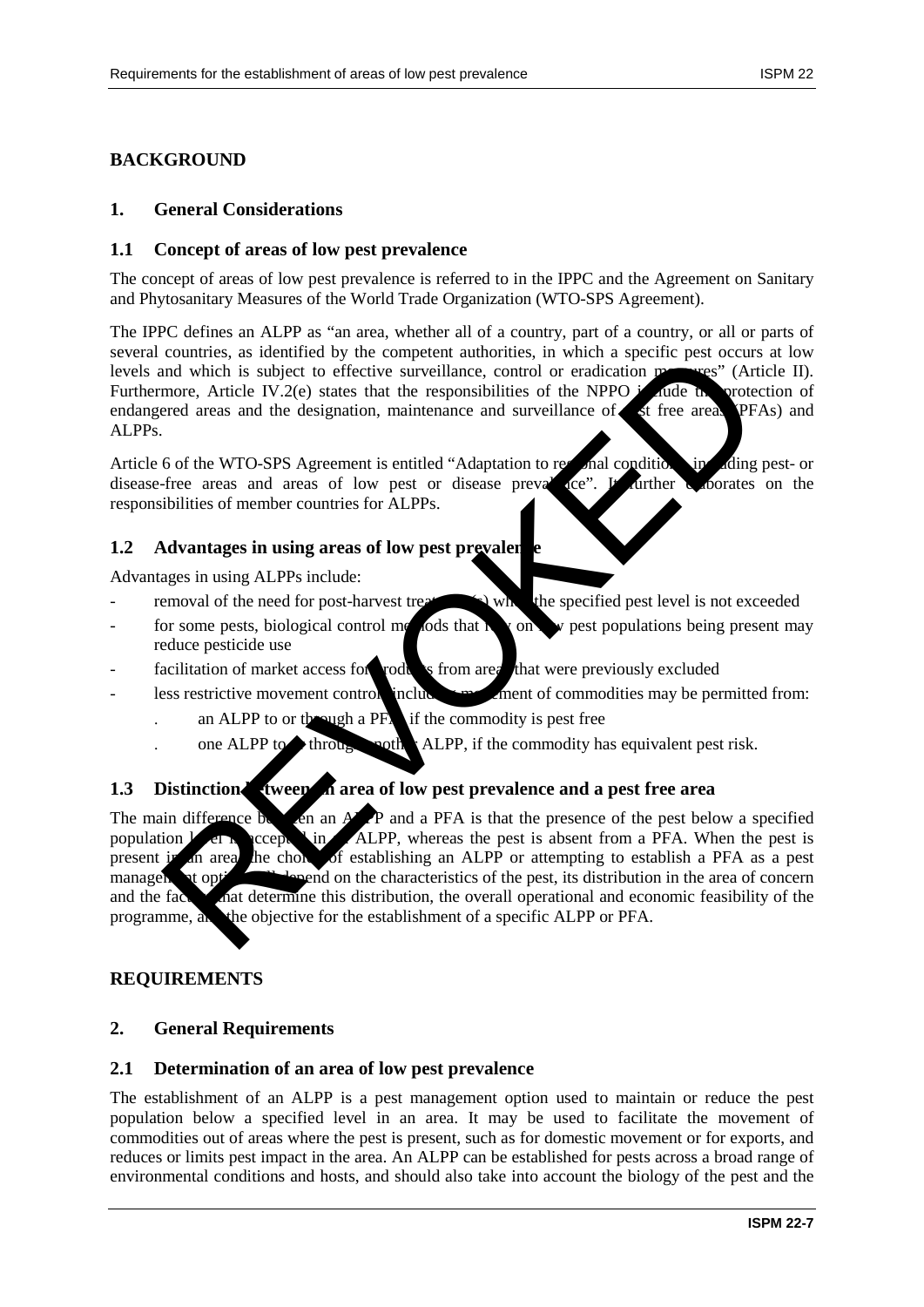characteristics of the area. Since ALPPs may be established for different purposes, the size and description of the ALPP will depend on the purpose.

Examples of where an ALPP may be established by an NPPO according to this standard are:

- an area of production where products are intended for export
- an area under an eradication or suppression programme
- an area acting as a buffer zone to protect a PFA
- an area within a PFA which has lost its status and is under a corrective action plan
- as part of official control in relation to regulated non-quarantine pests (see ISPM 16:2002)
- an area of production in an infested area of a country from which products are intended to be moved to another ALPP in that country.

Where an ALPP is established and host materials are intended to be exported,  $\mathbf{y}_k$  when subject to additional phytosanitary measures. In this way, an ALPP would be part of a systems approach. Systems approaches are detailed in ISPM 14:2002. Such systems may be very efficient in ensuring that phytosanitary import requirements are met and thus, in some cases, the pest risk may be reduced to that of host material originating from a PFA.

## **2.2 Operational plans**

In most cases an official operational plan is needed which specifies the required phytosanitary procedures that a country is applying. If it is intended to us an ALPP to acilitate trade with another country, such plan may have the form of a specific or  $\mathbf{r}$ , we note that arrangement between the NPPOs of both importing and exporting itracting parties, or may be a general requirement of an importing country, which shows be ade available to it on request. It is recommended that the exporting country  $c_0$  sults with  $t_0$  importing country in the early stages of the process in order to ensure that the phytosane ary import requirements are met. nover to another Arr P mutat country.<br>
In ALPP is established and host materials are intended to be exported and phytosmitary measures. In this way, an ALPP would be pay of a system and<br>
in all phytosmitary import requirem

### **3. Specific Requirements**

### **3.1 Establishment of an area of low pest prevalence**

Low pest levels can cover naturally or be established through the development and application of phytosanitary measures aimed at controlling the pest(s).

# **3.1.1 Determination of secied pest levels**

Specified levels for the relevant pests should be established by the NPPO of the country where the ALPP is at , with sufficient precision to allow assessment of whether surveillance data and protocols are adequate to determine that pest incidence is below these levels. Specified pest levels may be established to pugh PRA, for example as described in ISPM  $11:2004$  and ISPM 21:2004. If the ALPP is intended to facilitate exports, the specified levels should be established in conjunction with the importing country.

### **3.1.2 Geographic description**

The NPPO should describe the ALPP with supporting maps demonstrating the boundaries of the area. Where appropriate, the description may also include the places of production, the host plants in proximity to commercial production areas, as well as the natural barriers and/or buffer zones which may isolate the area.

It may be useful to indicate how the size and configuration of the natural barriers and buffer zones contribute to the exclusion or management of the pest, or why they serve as a barrier to the pest.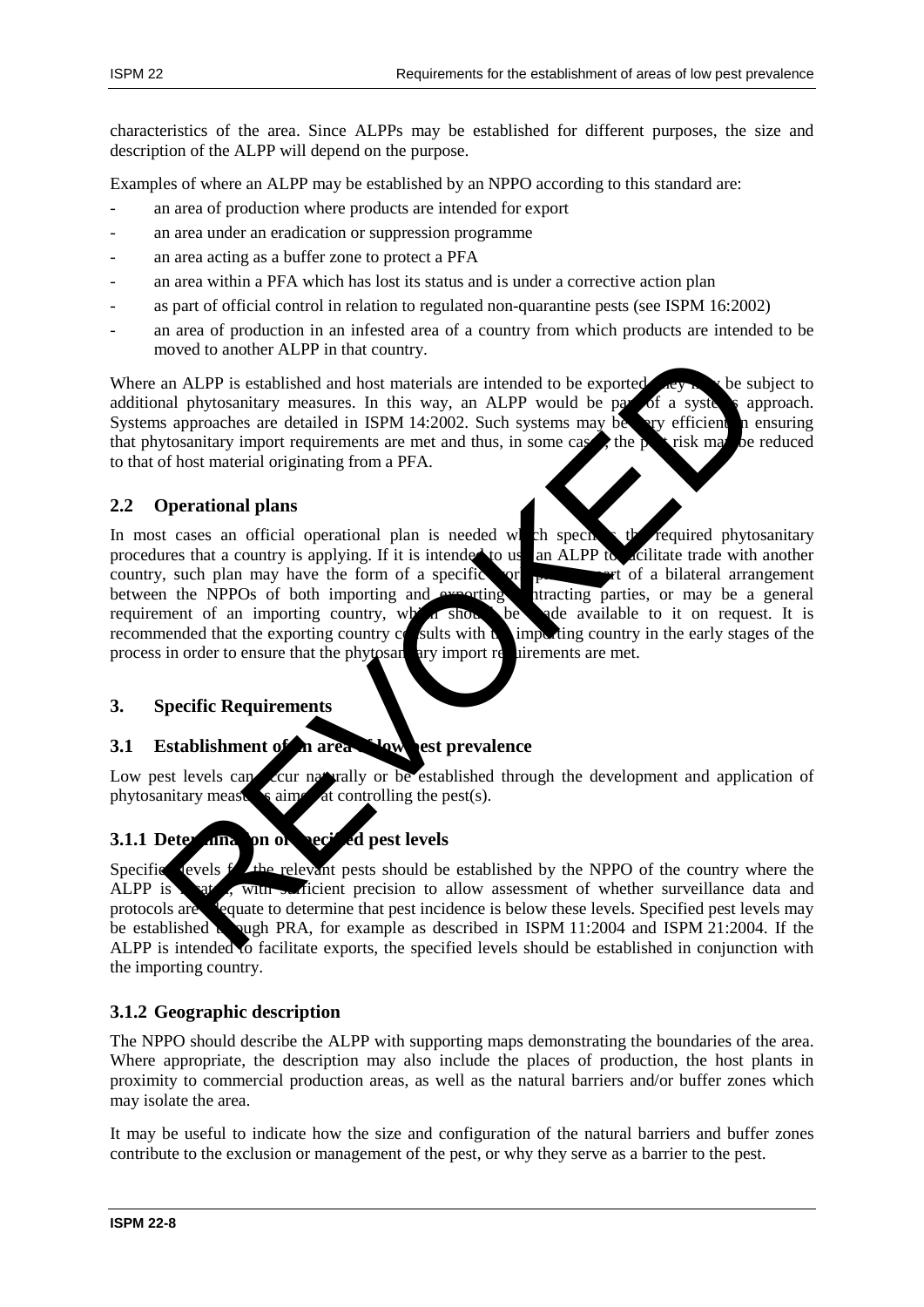### **3.1.3 Documentation and verification**

The NPPO should verify and document that all procedures are implemented. The elements of this process should include:

- documented procedures to be followed (i.e. procedural manual)
- implemented procedures and record keeping of these procedures
- audit of procedures
- developed and implemented corrective action plans.

# **3.1.4 Phytosanitary procedures**

## **3.1.4.1 Surveillance activities**

The status of the relevant pest situation in the area, and when appropriate of  $f'$  buffer  $\alpha$  e, should be determined by surveillance (as described in ISPM 6:1997) during appropri $\epsilon$  periods of the and at a level of sensitivity that will detect the specified pest at the specified level with an appropriate level of confidence. Surveillance should be conducted according to protocols for the specified  $\mathcal{L}$  st(s). These protocols should include how to measure if the specified pest level has been many is d, e.g. type of trap, number of traps per hectare, acceptable number of pest  $\bullet$  vidus per trap per day or week. trap, number of traps per hectare, acceptable number of pest  $\blacksquare$  vidual number of samples per hectare that need to be tested or inspected or inspected or  $\frac{1}{2}$  and to be tested or inspected. **Surveillance activities**<br>tus of the relevant pest situation in the area, and when appropriate of  $\theta$  confidence (as determined to a second by a surveillance (as determined by the second of the second of the second of th

Surveillance data should be collected and documented to demonstrate that the populations of the specified pests do not exceed the specified pest levels in a very state of cultivated and uncultivated hosts, or associated buffer zones, and include, where relevant, surveys of curve habitats in particular in the case where the pest is a plant. The surveillance data should be relevant to the life cycles of the specified pests and should be statistically validated to detect and characterize the population levels of the pests.

When establishing an ALPP, technical eports  $\epsilon$  depecified pest(s) detections, and results of the surveillance activities should be recorded and maintained for a sufficient number of years, depending on the biology, reproductive potential and host range of the specified pests. However to supplement this information, data should be provided for as many years as possible, prior to the establishment of the ALPP.

# **3.1.4.2 Reducing perfects and maintaining low incidence**

In the proposed APP, physical ary procedures should be documented and applied to meet pest(s) levels in cultivated hosts, uncultivated hosts, or habitats in particular in the case where the pest is a plant. Phytosan<sup>it</sup> ry procedures should be relevant to the biology and behaviour of the specified pests. Examples of **procedures used to meet a specified pest level are: removing alternative and/or alternate** hosts; applying sticides; releasing biological control agents; using high density trapping techniques to capture the pest.

When establishing an ALPP, control activities should be recorded for a sufficient number of years, depending on the biology, reproductive potential and host range of the specified pest(s). However to supplement this information, data should be provided for as many years as possible, prior to the establishment of the ALPP.

### **3.1.4.3 Reducing the risk of entry of specified pest(s)**

In cases where an ALPP is established for a regulated pest, phytosanitary measures may be required to reduce the risk of entry of the specified pests into the ALPP (ISPM 20:2004). These may include:

regulation of the pathways and of the articles that require control to maintain the ALPP. All pathways into and out of the ALPP should be identified. This may include the designation of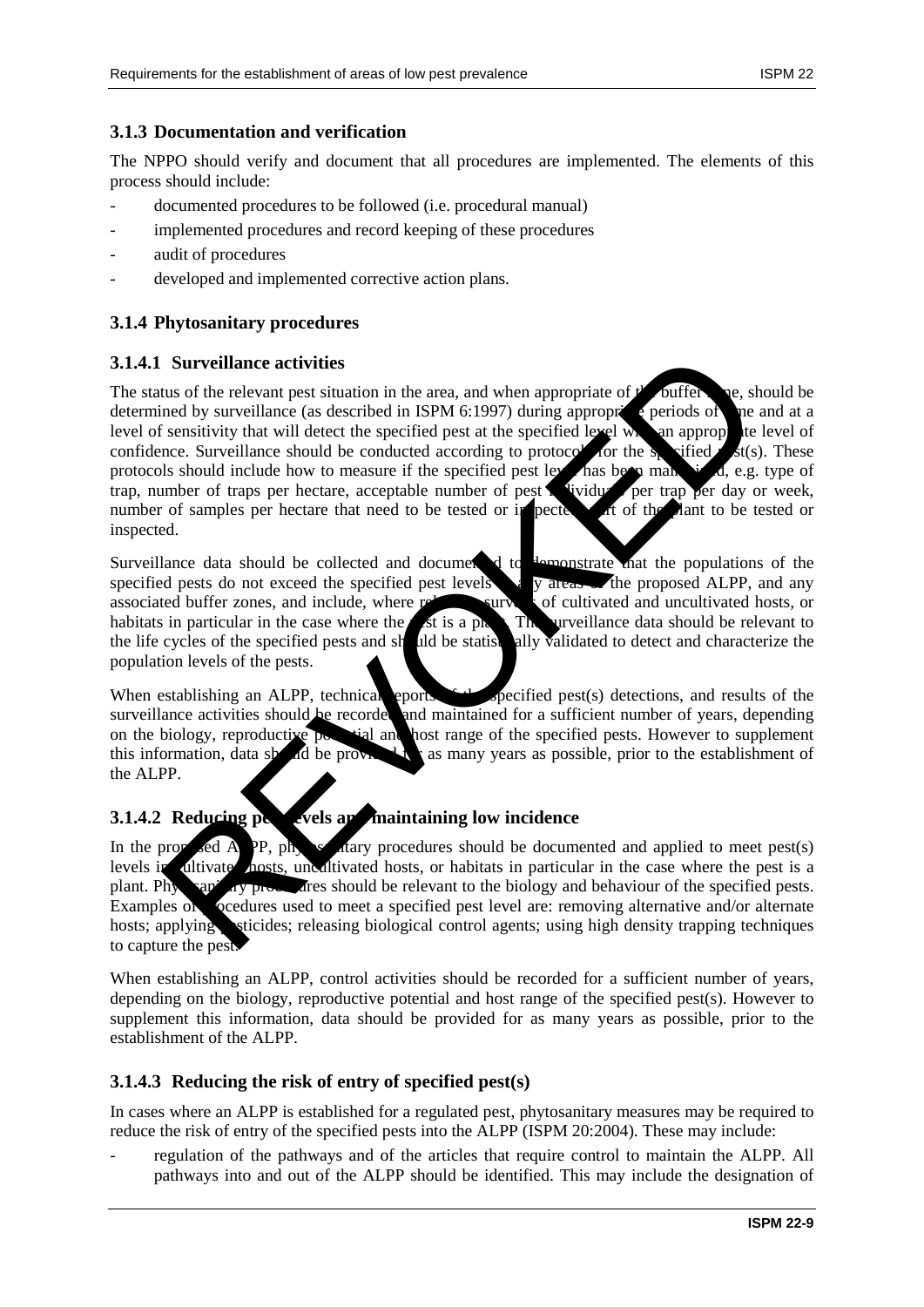points of entry, and requirements for documentation, treatment, inspection or sampling before or at entry into the area.

- verification of documents and of the phytosanitary status of consignments including identification of intercepted specimens of specified pest and maintenance of sampling records
- confirmation of the application and effectiveness of required treatments
- documentation of any other phytosanitary procedures.

An ALPP may be established for pests regulated domestically or to facilitate exports for pests regulated in an importing country. When an ALPP is established for a pest that is not a regulated pest for that area, measures to reduce the risk of entry may also be applied. However, such measures should not restrict trade of plant and plant products into the country, or discriminate between imported and nationally-produced commodities.

## **3.1.4.4 Corrective action plan**

The NPPO should have a documented plan to be implemented if a specified est level is  $\kappa$  ceeded in the ALPP, or when appropriate in the buffer zones (section  $3.3$  describes other situations where the status of an ALPP may change). The plan may include a delimiting survey to  $\alpha$  are the area in which the specified pest level has been exceeded, commodity sampling, esticide applications and/or other suppression activities. Corrective action plans should also added all of the athways.

## **3.1.5 Verification of an area of low pest prevalence**

The NPPO of the country where the ALPP is to be established showled verify that the measures necessary to meet the requirements of the ALPP are in place. This includes verification that all aspects of the documentation and verification procedures described section 3.1.3 are implemented. If the area is being used for exports, the NPPO of the importing ountry may also want to verify compliance.

# **3.2** Maintenance of an area of  $\mathbf{R}$  pest prevalence

Once an ALPP is established, the NPO should maintain the established documentation and verification procedures, and continue following phytosanitary procedures and movement controls and keeping records. Records nould be retained for at least the two previous years or as long as necessary to support the programme. If the ALPP is being used for export purposes, records should be made available to the investigation of request. In addition, established procedures should be routinely audited, at  $\log$  of  $\log$ Ily-produced commodities.<br>
Prop. or when appropriate in the buffer zones (section 3.1 dependent of the section 3.1 dependent in the buffer zones (section 3.1 dependent in the specified per large of the material in the buff

# **3.3** Change in the status of an area of low pest prevalence

The main  $\frac{1}{2}$  change in the status of an ALPP is the detection of the specified pest(s) at an incidence  $\epsilon$  ceeding the specified pest level(s) within the ALPP.

Other examples the may cause a change in status of an ALPP and lead to the need to take action are:

- repeated failure of regulatory procedures
- incomplete documentation that jeopardises the integrity of the ALPP.

The change of status should result in the implementation of the corrective action plan as specified in section 3.1.4.4 of this standard. The corrective action plan should be initiated as soon as possible after confirmation that the specified pest level has been exceeded in the ALPP.

Depending on the outcome of the actions taken, the ALPP may be:

- continued (status not lost), if the phytosanitary actions taken (as part of the corrective action plan in the case of detection of specified pests above a specified pest levels) have been successful
- continued, if a failure of regulatory actions or other deficiencies has been rectified